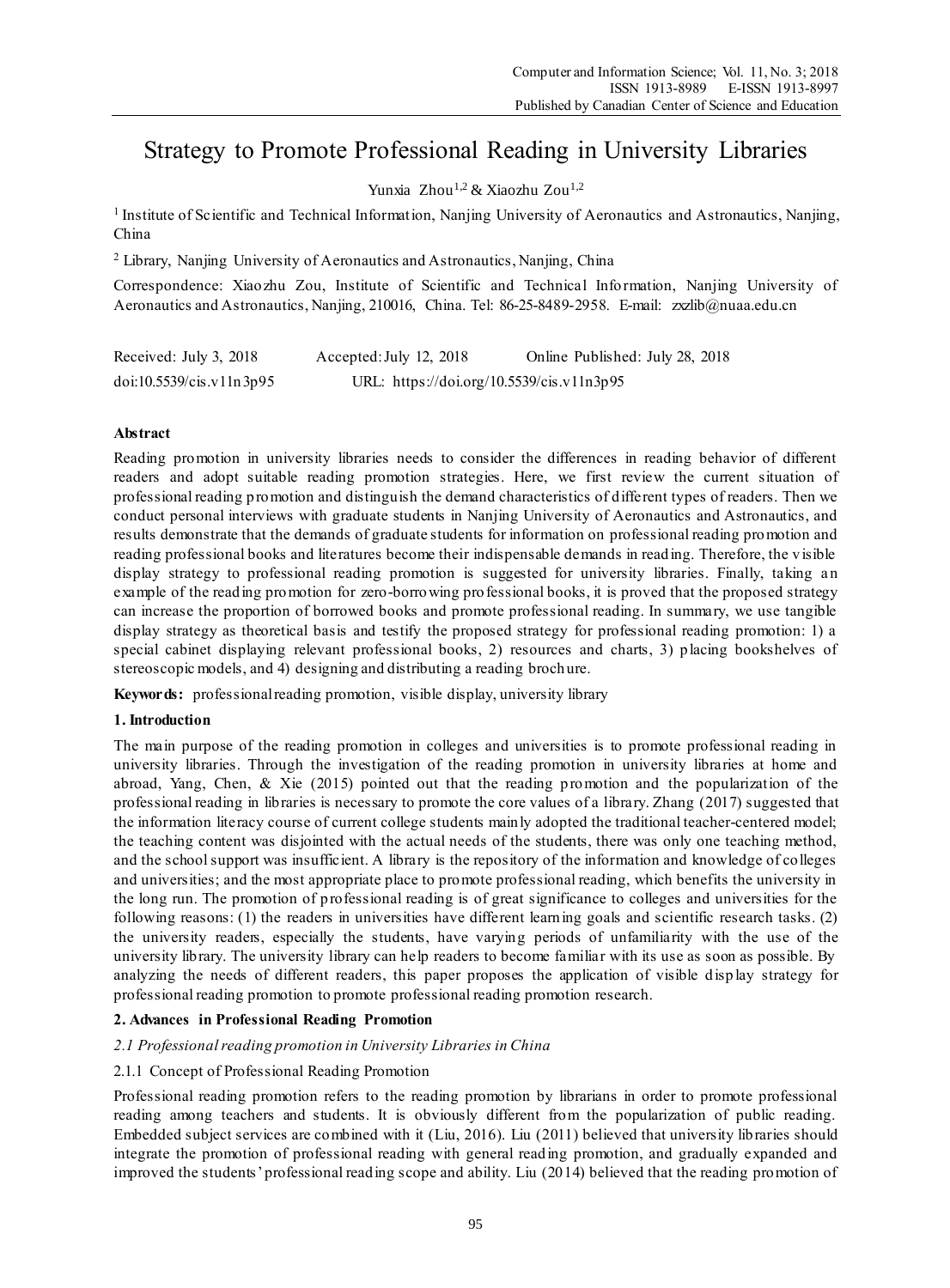college libraries mostly stayed at the shallow level of reading, and the professional learning ability of students and scientific research needs of teachers urged libraries to carry out a more appropriate professional reading promotion. Zhang (2017) pointed out that university libraries could actively cooperate with the department level teaching units to optimize subject reading through the combination of professional reading and professional education.

# 2.1.2 Promoting Professional Reading

Yang Li et al. (2015), taking the library of Shanghai Jiao Tong University as an example, constructed a professional reading promotion model with triple -element interaction. It suggested that the development of professional reading promotion should follow the advanced service concept, activate service, establish cooperation mechanism, and carry out positive propaganda and marketing. The methods of professional reading promotion in university libraries had been investigated and it is suggested that the profe ssional classics bibliography used for promotion can be created by integrating the recommendations of domestic and international experts, professors in campus, and mentors / student pairs. Professional books should be put together in an orderly manner. The guided reading of the professional classics can be carried out by regularly inviting professional teachers in school to make up for the lack of professional knowledge of librarians. In addition, the dissemination of professional classics can be aided by new media and active interaction with readers. By inviting the readers in the school, the professional teachers, and so forth, professional reading was conducted via discussions and lectures. Moreover, it was suggested that the promotion of professional reading should be in accordance with the disciplines taught at universities and the ideas of self-development, and the school should create a good professional reading environment for the students. In recent years, little research has been reported on professional reading promotion in China; however, it can be seen that the promotion of professional reading is necessary to promote reading and popularize university libraries.

# *2.2 Professional Reading Promotion in University Libraries of other Countries*

The earliest work regarding reading promotion in university libraries can be traced back to the 1930s. A course related to reading promotion was taught by Professor Edwin Osgood Grover in the United States. Professional reading promotion by international university libraries pays more attention to the role of service. They provide efficient service to student readers to promote professional reading. For instance, the Nanyang Technology University Library in Singapore has established Subject Rooms and Subject Lib rary Blogs to guide readers' in-depth reading of professional literature; the University of Michigan library prepares a book corner to exhibit professional books and journals recommended by faculties (Macadam, 1995). Based on students' feedback, the University of Cincinnati library provided appropriate information retrieval service for professional reading needs (Tenofsky, 2009). Through the survey, it is found that the promotion of professional reading in university libraries requires a positive communication and cooperation mechanism among all the departments, as well as outside the campus. Professional reading promotion should also attach importance to the role of basic services and should be continuous. Furthermore, the promotion of professional reading should focus on inculcating professionalism in librarians, the provision of a platform to optimize and innovate library services for readers, introducing state-of-the-art equipment, and providing all readers with regularly updated digital online content (Peters, 2009). However, reading promotion generally does not distinguish between readers. Therefore, adequate attention needs to be paid to the differences in needs of different readers. Besides, the status of literature in our society indicates that there has not been much research on professional reading promotion in university libraries.

# **3. Objects of Professional Reading Promotion**

# *3.1 Reading Demands of College Students at Different Learning Stages*

For college students, acquiring knowledge and relevant skills is the main task. They have higher reading needs, thus being the key objects in the reading promotion of college. Enabling college students to acquire more valuable professional knowledge in limited time will provide them with a good foundation for their future work. According to the learning characteristics of college students, the students' university years can be divided into several stages. The author, in view of the requirements and the familiarity with their library / libraries, interviewed some randomly-selected college students separately, and summed up answers in Table 1.

Table 1. Analysis of students' reading demand characteristics at different stages of learning

| Learning stage | Characteristic of demand                                     |
|----------------|--------------------------------------------------------------|
| Freshmen       | Without learning pressure, leisure, and with general reading |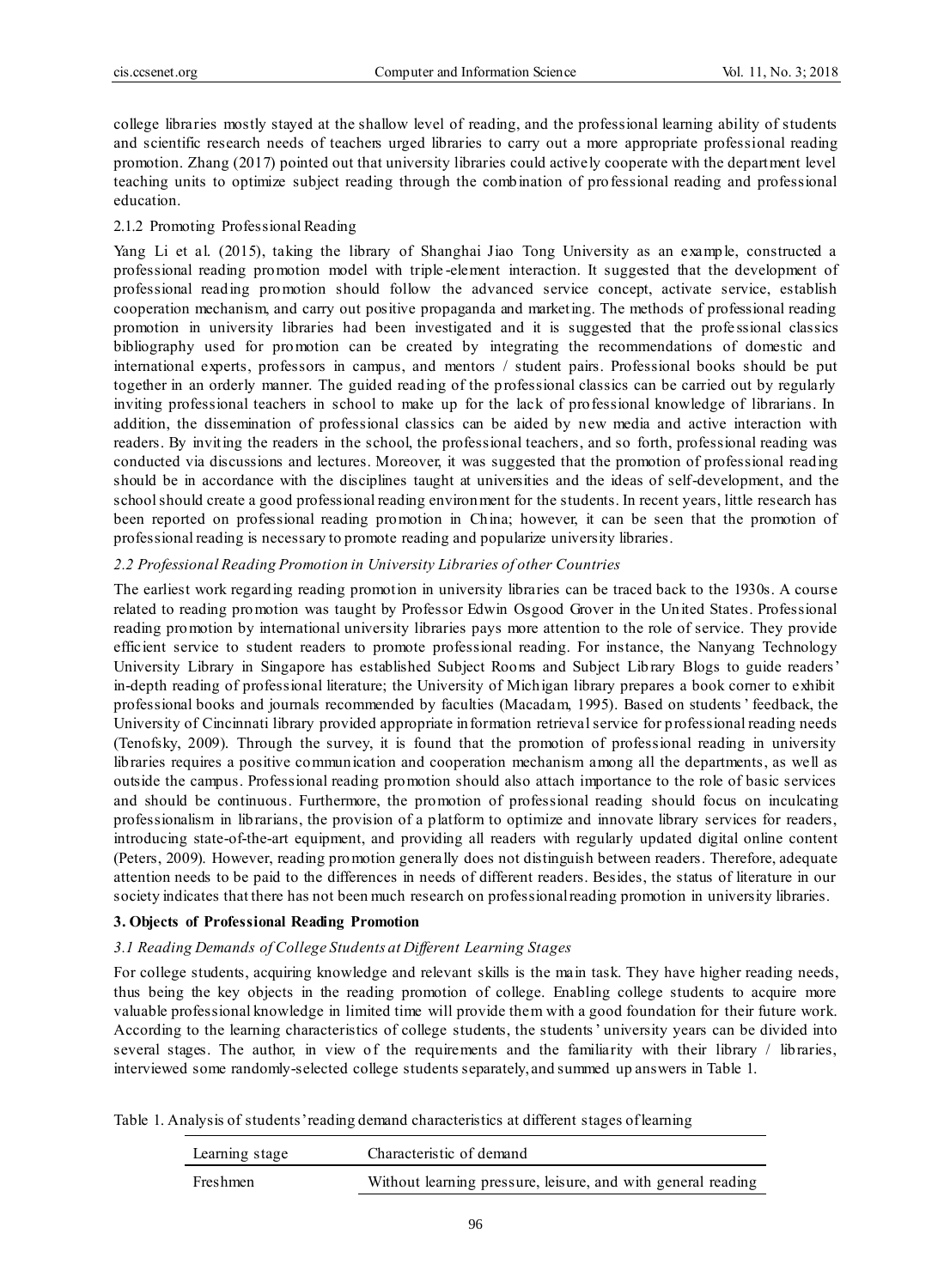|                          | as their focus, they are not very familiar with the library / |  |  |
|--------------------------|---------------------------------------------------------------|--|--|
|                          | libraries.                                                    |  |  |
|                          | Under the pressure of study and examines, the knowledge       |  |  |
| Sophomore & Junior       | acquisition regarding majors to get grades becomes the key    |  |  |
|                          | purpose; and they are familiar with the library / libraries.  |  |  |
|                          | Driven by the postgraduate entrance examination, thesis       |  |  |
|                          | and employment choice, the demand<br>writing,<br>for          |  |  |
| Senior                   | professional books and social science books is high among     |  |  |
|                          | them; and they are familiar with the library / libraries.     |  |  |
|                          | The students need to know the background of the topic to      |  |  |
|                          | conduct research, consult foreign books and related           |  |  |
| Dissertation proposal    | documents, learn to write articles, and be familiar with the  |  |  |
|                          | library / libraries.                                          |  |  |
|                          | While conducting research, the students need to refer to      |  |  |
| Dissertation preparation | specific books with more details; and they are familiar with  |  |  |
|                          | the information relating to the library / libraries.          |  |  |

This paper selects undergraduate freshmen and graduate students as the object of reading promotion, and explores the professional reading strategies in university libraries. University libraries should provide professional reading promotion services to students according to their reading demands in different learning stages of their university life. There are certain professional limitations to breadth and depth of reading among the staff of university libraries. Therefore, the promotion of professional reading needs an active support from the graduate tutors, as well as professional and technical personnel of various colleges.

#### *3.2 Professional Reading Promotion with Service Marketing Strategies*

3.2.1 Analysis on Demands of Professional Reading Via Personal Interview

To intuitively demonstrate the demands of graduate students for information on professional reading promotion, we conducted personal interviews with graduate students in Nanjing University of Aeronautics and Astronautics (NUAA). NUAA is a national multi-disciplinary university, featuring aeronautics, aviation and aerospace science, which is directly governed by the Ministry of Industry and Information Technology, China. The respondents of our interview were limited to the graduate students in science and engineering. For our respondents, finishing the supervisors' scientific projects and preparing their dissertations are two major tasks during college. Reading professional books and literatures become their indispensable demands in reading. Since p rofessional books and journals of different disciplines have different features, librarians should diversify service marketing strategies for graduate students in different disciplines when they begin to plan professional reading promotion.

Here, we list the interview results of 10 graduate students in the Department of Man-Machine and Environmental Engineering, NUAA, in Table 2.

|             | Table 2. Personal interview results of graduate students in the Department of Man-Machine and Environmental |  |  |
|-------------|-------------------------------------------------------------------------------------------------------------|--|--|
| Engineering |                                                                                                             |  |  |

| No.         | Frequently-read     |                                       | Approach to search Obstacle in research Expectation on library   |                            |
|-------------|---------------------|---------------------------------------|------------------------------------------------------------------|----------------------------|
|             | professional books  | references                            | and possible solutions                                           | services                   |
|             | Hydrodyna-mics,     |                                       | CNKI search engine Main obstacle: To More                        | databases                  |
| Upper-level | basic gas dynamics, |                                       | for Chinese literatures, understand relevant suggestion based on |                            |
| graduate    | <b>FORTRAN</b>      | and Google search theories,           |                                                                  | and previous book records, |
| student     | complete self-study | engine for English read/write project |                                                                  | recommendation<br>- of     |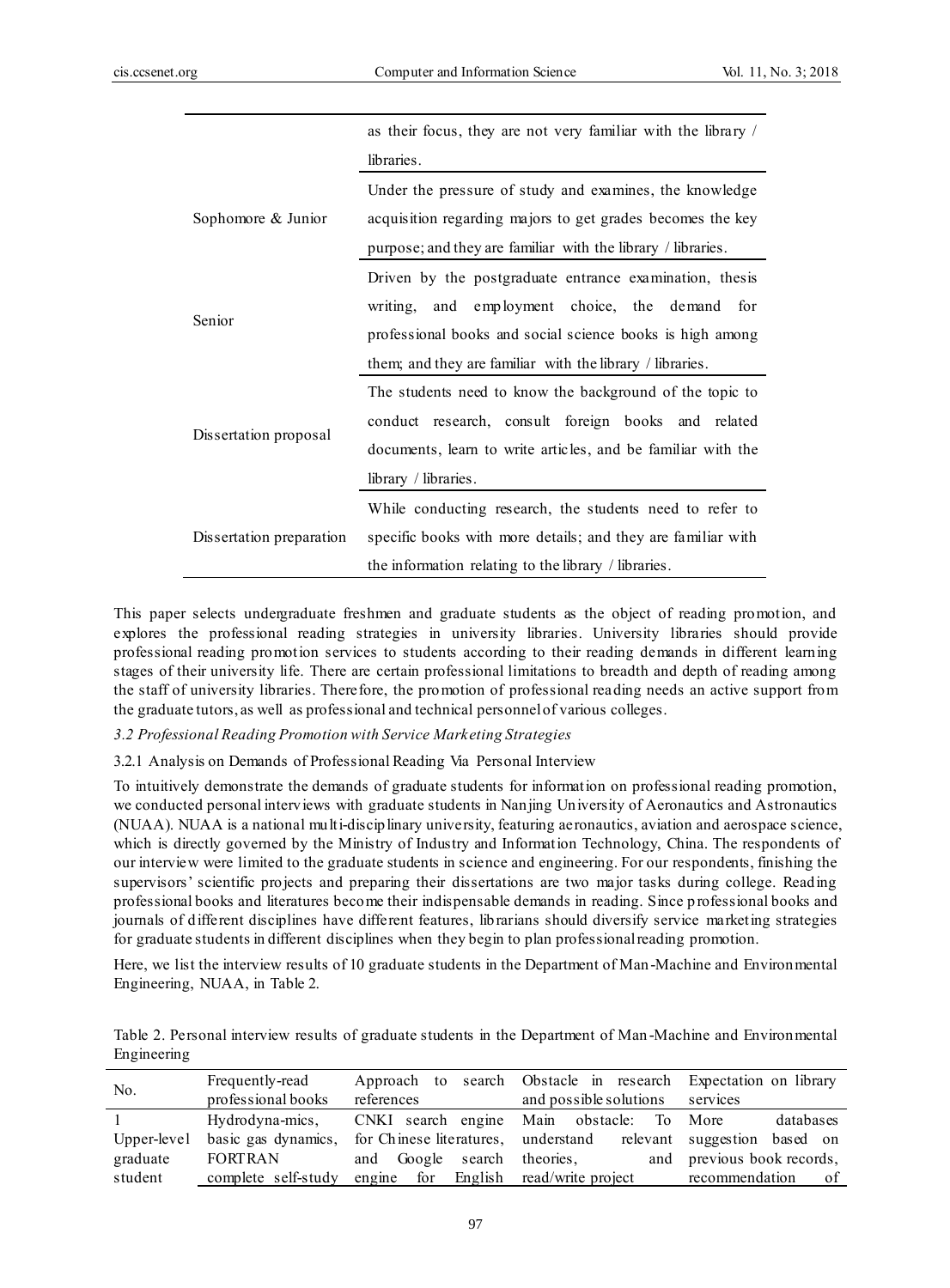|                                                      | manual, theory and<br>application<br>of<br>turbulent<br>large<br>numerical<br>vortex<br>simulation.              | literatures. First find<br>the relevant reviews<br>and<br>doctoral<br>dissertations, followed<br>with related literatures                                                                                   | Solution: read papers<br>books,<br>ask<br>and<br>mentors, and discuss<br>with classmates.                                                                                                                                                                                                               | new books in related<br>fields                                                                        |
|------------------------------------------------------|------------------------------------------------------------------------------------------------------------------|-------------------------------------------------------------------------------------------------------------------------------------------------------------------------------------------------------------|---------------------------------------------------------------------------------------------------------------------------------------------------------------------------------------------------------------------------------------------------------------------------------------------------------|-------------------------------------------------------------------------------------------------------|
| $\overline{c}$<br>Upper-level<br>graduate<br>student | Simulation software<br>tutorials, numerical<br>calculation methods<br>related books.                             | With<br>Baidu Xueshu<br>search engine, go to<br>school library if need<br>download permission.<br>Search directly in the<br>library catalog with<br>determined<br>journal<br>information<br>(e.g.<br>AIAA). | Main obstacle: how to<br>use the software<br>Solution: Baidu search<br>engine, literatures and<br>books<br>with<br>professional<br>knowledge                                                                                                                                                            | The scope of journals<br>should be broadened<br>with<br>downloading<br>authorization.                 |
| 3<br>Upper-level<br>graduate<br>student              | Computational fluid<br>dynamics,<br>fin ite<br>element<br>method,<br>experimental design<br>and data processing. | Enter the library to<br>find paper resources<br>search<br>for<br>and<br>documents<br>electronic<br>through the library's<br>online database.                                                                | Main obstacle: the use<br>of software, the rapid<br>understanding<br>of<br>numerical theory, and<br>preparation<br>of<br>the<br>calculation programs.<br>Read<br>Solution:<br>and<br>study theoretical books<br>and<br>periodical<br>conference documents,<br>learn software use help<br>documentation. | Document<br>search,<br>scientific report.                                                             |
| 4<br>Beginning<br>graduate<br>student                | <b>Books</b><br>and<br>related<br>documents<br>to majors and topics<br>are mainly doctoral<br>dissertations.     | Library bookshelves to<br>find qualified books<br>electronic<br>find<br>and<br>resources through the<br>library website.                                                                                    | Main<br>obstacle:<br>software operation.<br>Solution:<br>search<br>engine, related forums,<br>Weibo<br>and<br>Baidu,<br>small<br>woodworm<br>forum and so on.                                                                                                                                           | Optimize the literature<br>search<br>engine<br>to<br>sharpen it.                                      |
| 5<br>Beginning<br>graduate<br>student                | Aviation<br>books,<br>topics related.                                                                            | CNKI search engine,<br>Baidu Xueshu search<br>engine                                                                                                                                                        | Main obstacle: Some<br>technical difficulties in<br>scientific research.<br>Check<br>Solution:<br>relevant<br>documents<br>through the Internet,<br>visit forums, etc.                                                                                                                                  | Optimize<br>search<br>οf<br>document<br>keywords,<br>download<br>electronic<br>books, or read online. |
| 6<br>Beginning<br>graduate<br>student                | Flu id<br>mechanics,<br>software,<br>fluent<br>aviation books.                                                   | CNKI search engine,<br>Zhi<br>Zhou<br>search<br>engine                                                                                                                                                      | Main<br>obstacle:<br>professional<br>related<br>basic theory and model<br>data.<br>Solution:<br>Consult<br>relevant<br>literature,<br>forums, etc.                                                                                                                                                      | Provide an electronic<br>magazine.                                                                    |
| 7<br>Beginning<br>graduate<br>student                | Fluent<br>software,<br>heat transfer and<br>professional<br>other<br>related books.                              | CNKI, VIP<br>Chinese<br>Sci-Tech<br>Periodicals<br><b>AIAA</b><br>database,<br>database                                                                                                                     | Main<br>obstacle:<br>Software<br>and<br>use<br>related<br>theoretical<br>knowledge.<br>Solution: Find related<br>documents,<br>consult<br>with<br>Baidu<br>and<br>professional<br>forums,<br>etc.                                                                                                       | Expand the scope of<br>the literatures that can<br>be downloaded.                                     |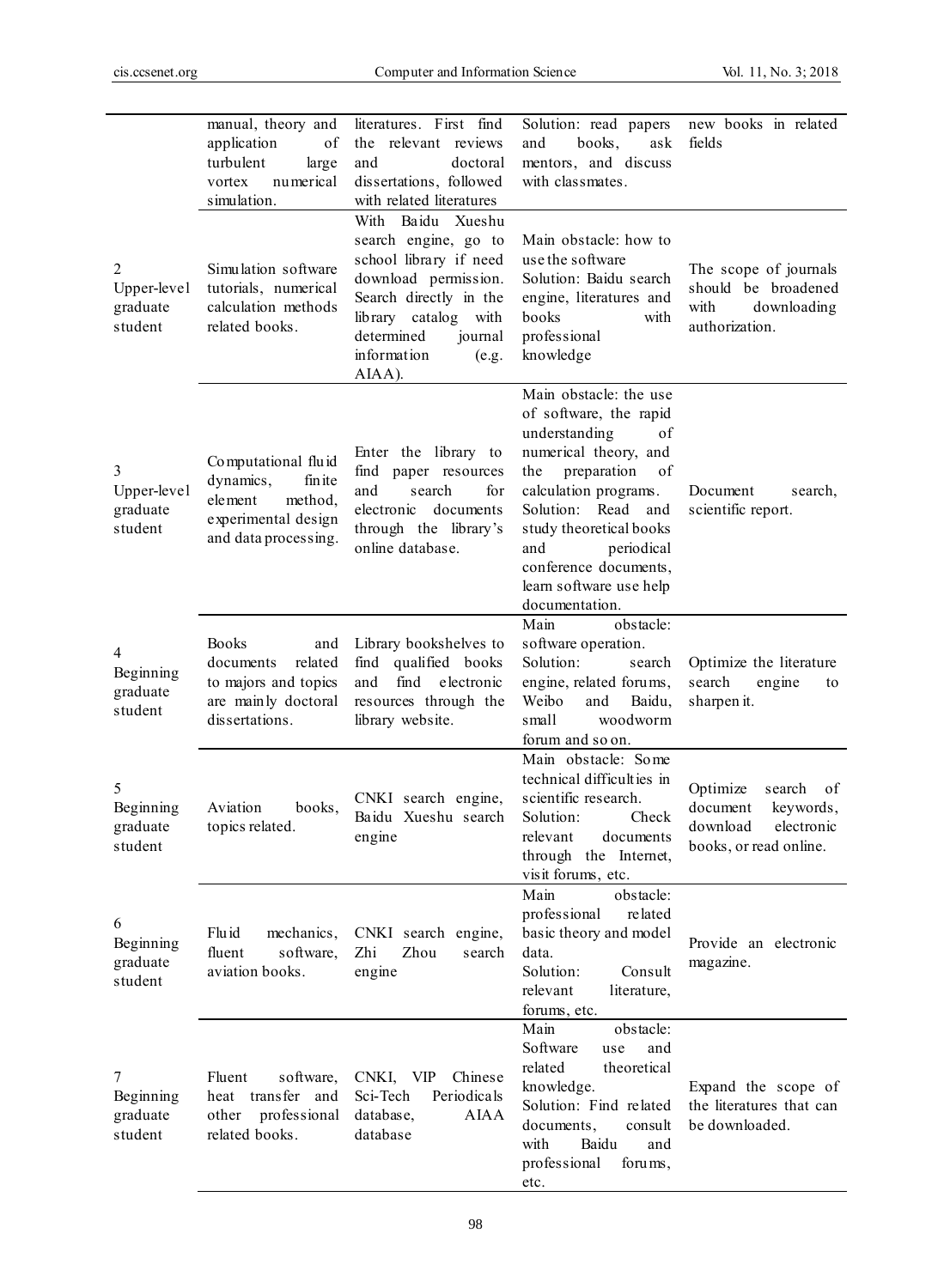| 8<br>Beginning<br>graduate<br>student    | software,<br>Fluent<br>Fortran       | Baidu Xueshu search<br>engine, CNKI search<br>engine                                                                             | Main obstacle: how to<br>use the software;<br>Solution:<br>Literature<br>searching<br>and<br>reviewing,<br>brothers<br>and sisters<br>in the<br>consulting group.                                    | Complete the contents<br>of the CDs in books. |
|------------------------------------------|--------------------------------------|----------------------------------------------------------------------------------------------------------------------------------|------------------------------------------------------------------------------------------------------------------------------------------------------------------------------------------------------|-----------------------------------------------|
| 9<br>Upper-level<br>graduate<br>student  | mechanics<br>Flu id<br>related books | CNKI search engine<br>for Chinese literatures,<br>and Web of Science,<br>SciHub,<br>AIAA<br>databases for English<br>literatures | Main obstacle: how to<br>the<br>literature<br>read<br>efficiently<br>find<br>and<br>innovative ideas<br>Solution:<br>Ask<br>supervisors<br>and<br>discuss<br>with<br>classmates, or search<br>online | Video instructions for<br>all online tools    |
| 10<br>Upper-level<br>graduate<br>student | Aviation books.                      | Library database and<br>Internet                                                                                                 | Main obstacle: Some<br>technical<br>problems<br>encountered in project.<br>Solution: Check out<br>relevant literatures and<br>forums.                                                                | More books to borrow.                         |

3.2.2 Professional Reading Demands and Library Services Strategies

As can be seen in Table 2, the students in same majors read similar books. Beginning graduate students searched for references mainly through library bookshelves, CNKI search engine, Baidu search engine, etc., whilst upper-level graduate students explored more approaches, for instance, Chinese references by CNKI and Baidu and English references by library-based electronic databases. When facing obstacles in their research, they will tackle problems by: 1) using the library database to find references; 2) browsing professional forums and consulting QQ group friends; 3) contacting professors or higher-level graduate students. Their main expectation on library services focus on recommendation of more professional books, increase of electronic databases, and easy-found instructions of online tools. These interview results are representative. It is found that the library plays a vital role in the research activities of graduate students and provides services passively. Therefore, when the librarians develop marketing strategies for readers, they should take initiative and supply the readers with active services.

# **4. Application of Tangible Display Strategy in Professional Reading Promotion in Libraries**

# *4.1 Visible Display Strategy*

Visible display is one of the elements of the service marketing combination strategy, including the human and environment factors. A library is also a service organization, and the tangible display is an essential element of service (Tang, 2010). As a part of the library service, the books are displayed in the library, the special column holding books is displayed in a specific position, the guide for the reader is set up in the library, and the visible display strategy is effectively used via displaying new media content. The visible display strategy takes people and processes into account; and it can play an important role in the reading promotion. In view of the different types of readers, university libraries can use the strategy of visible display to promote professional reading.

# *4.2 Professional Reading Promotion Strategy*

Since there is a lack of awareness about the use of library among undergraduate and graduate students, professional reading promotion can play a positive role in helping these students. This can be realized through the following: 1) The analysis of the book borrowing data and the professional reading bibliography designated by relevant teachers, setting up a special cabinet for professional books in the library, and displaying specialized books, such as books in Chinese, books in foreign languages, new books, and zero-borrowing books. Intuitive display of special counters enables freshmen to understand and learn on their own. 2) Displaying the floor plan and resource presentation card at the entrance of each floor. Since the library's book resources are d istributed over different floors, after display, the readers become aware of the floor resources, and the frequency that they ask the staff for help to find the needed books has been reduced by 80%. 3) Designing stereoscopic library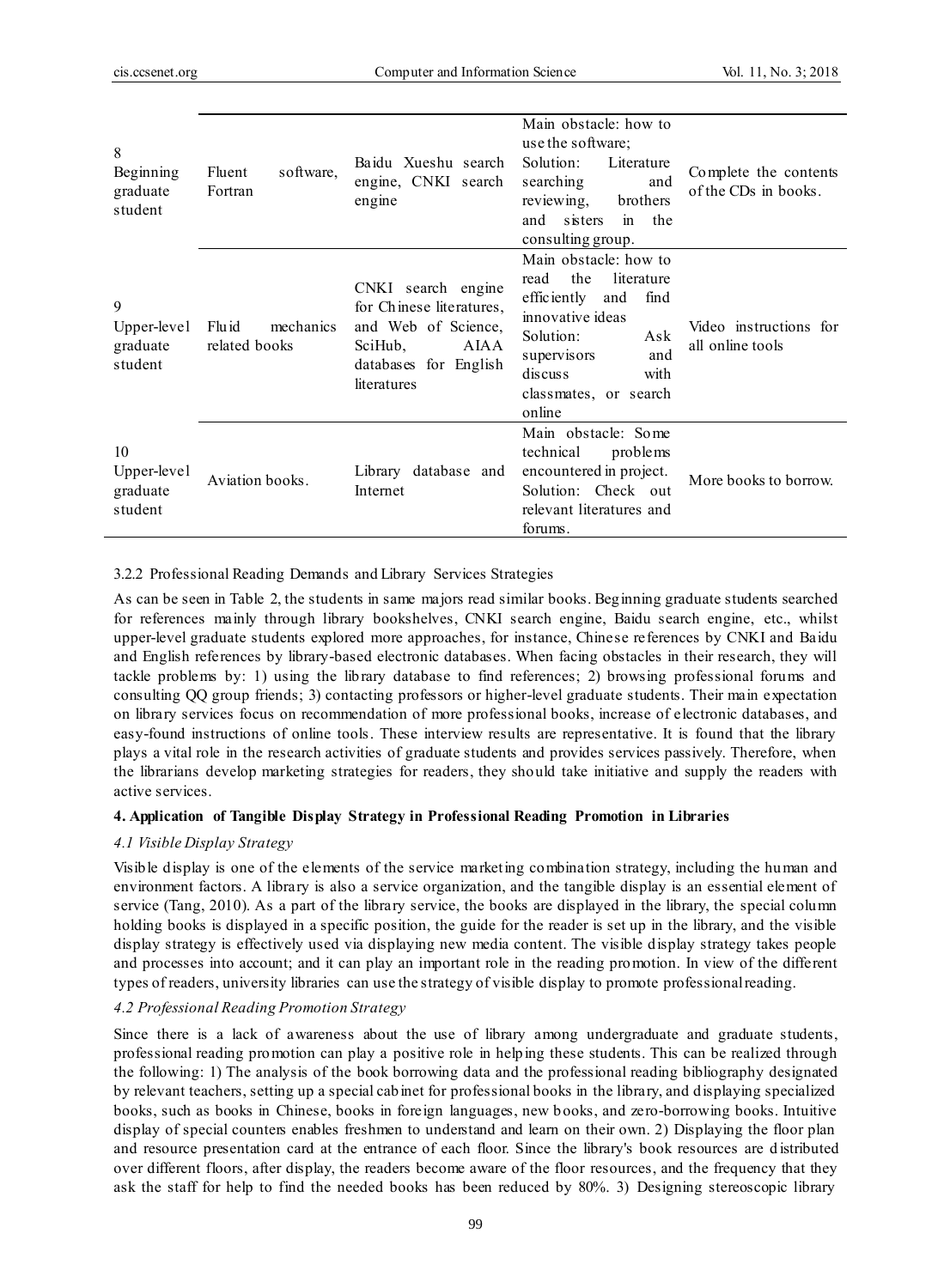shelves and labeling the resource classification number to increase readers' awareness about the library as well as stimulate their interest. 4) During Freshmen training, effective physical presentation can achieve twice the result with half the effort. Librarians can draw up a library brochure during professional reading promotion. The brochure may contain the contents as shown in Figure 1.



Figure 1. Contents of library brochure

With the help of this brochure, new readers can quickly familiarize themselves with the contents of the library, the distribution of resources on the floor, and the spatial distribution of the library, and then facilitate the process of borrowing books.

# **5. Demonstration: Taking Nanjing University of Aeronautics & Astronautics Library of the Ming Imperial Palace as an Example**

#### *5.1 Displaying Processing of Zero-Borrowing Professional Books*

Borrowing rate refers to the ratio of the number of books borrowed to the volume of books. Zero -borrowing means the ratio is zero. According to the service marketing strategy, the Ming Imperial Palace Museum of NUAA selected a part of zero-borrowing professional books from the library to be displayed for nearly three years. It was displayed on the first floor of the hall, and recorded as a two -week loan in the records. After displaying the zero-borrowing books, the number displayed was changed. We recorded the data in Table 3.

|                      | Exhibited       | <b>Stay</b> | Take away | loan |  |
|----------------------|-----------------|-------------|-----------|------|--|
| 1 <sup>st</sup> week | 198             | 127         |           | 54   |  |
| $2nd$ week           | $\overline{70}$ | Ŗg          |           | 40   |  |

Table 3. Zero-borrowing professional books exhibit two-week data records

*Note.* "Exhibited" meant the number of the zero-borrowing professional books drawn from the library. "Stay" indicated the number of books left on the display shelf a week later. "Take away" indicated the number of books that readers took away from the shelf a week later. "Loan" indicated that the book "taken away" from the library management system was borrowed, or the books were out. The lending data shown after the exhibition verified the role of visible display strategy in professional reading promotion.

#### *5.2 Strategy Used in Zero-Borrowing Professional Reading Promotion*

The visible display strategy is applied here. Two weeks of display data demonstrates that borrowing rates for books have changed from zero to 27% (These books are already seen as due since there is no past data; however, recommending zero -borrowing books continues). Visible display strategies include setting up independent bookshelves in the areas that are often frequented by people, exhibiting books with zero -borrowing rate, and